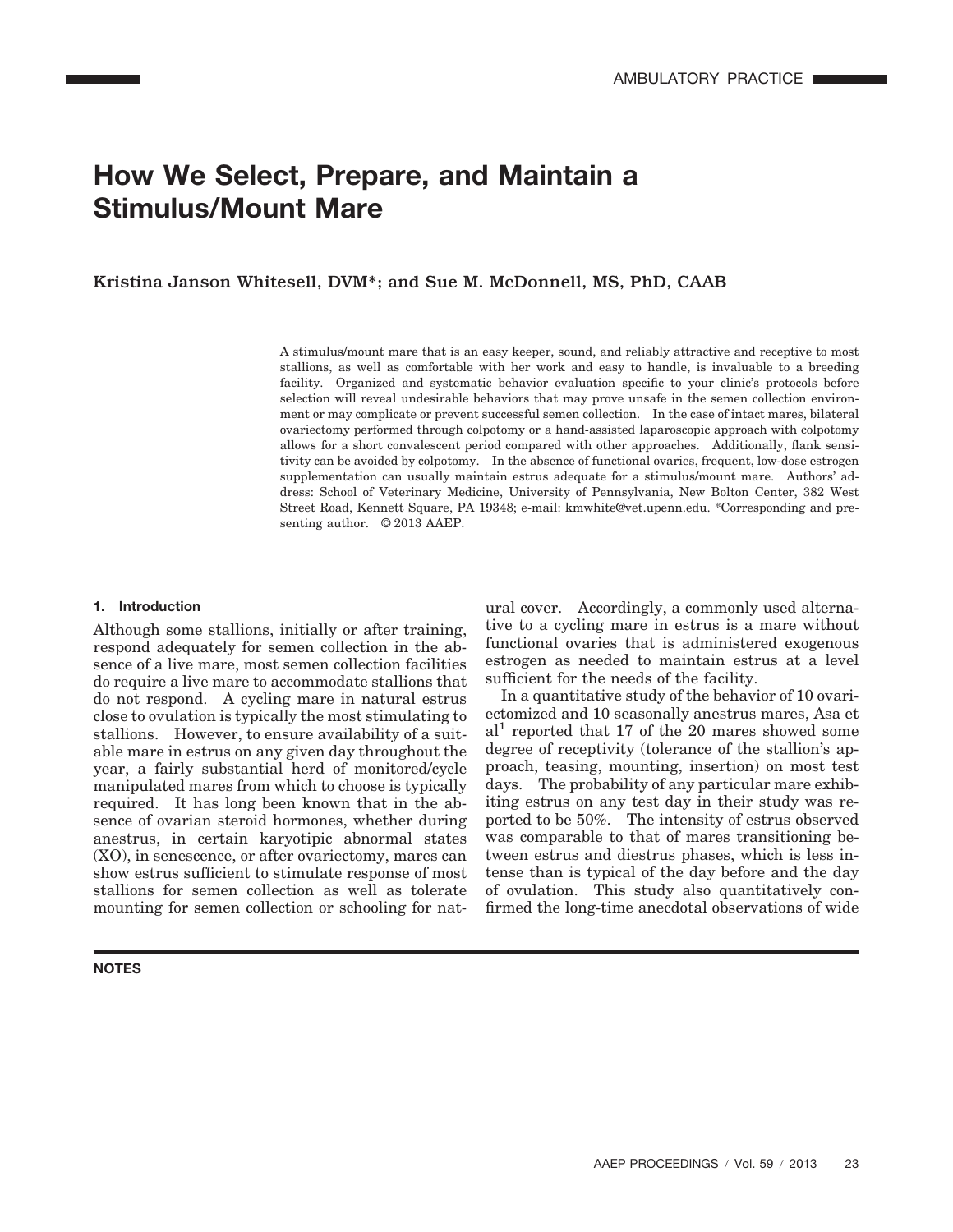variation in the degree of proceptivity (solicitousness), receptivity (tolerance of mounting), and attractivity (stallion sexual response) of mares without ovarian steroid influence, both among mares and from day to day within-mare. Only one of the 20 mares was observed to exhibit estrus on all 15 observation days of the study. In a follow-up study of steroid hormone treatment of ovariectomized mares, it was demonstrated that estrogen treatment increased the intensity and decreased variation in estrus as well as correspondingly increased the intensity and decreased the variation in stallion response.<sup>2</sup> Estrogen-treated mares showed strong estrus for 80% of the tests and weak estrus for an additional 3%. Untreated mares showed strong estrus in only 23% of tests and weak estrus for an additional 33%.

This report presents our experience with selection of candidates for stimulus/mount mares as well as preparation and estrogen treatment of ovariectomized mares for comfortable, effective, and safe use in an equine reproduction and behavior teaching clinical and research facility with a variety of unknown and known stallions of various breeds. These circumstances necessitate year-round availability of reliable stimulus mares that are also compliant with mounting for semen collection, novice stallion schooling, and a variety of other reproduction teaching exercises involving rotating staff and students of various levels of handling ability and horse breeding experience.

## **2. Candidate Selection**

## *Initial Considerations*

When considering particular mares as candidates for preparation to be a stimulus/mount mare, we first try to identify candidates with (1) a behavioral history of excellent temperament and interaction with humans and other horses, both for general ground handling as well as when interacting with a stallion for estrus detection or breeding, and (2) generally good health, soundness, and ease of maintaining good body and particularly foot condition. We also consider the age of the mare because there is considerable effort and expense to preparation, and we prefer to expect as many years of service as possible. Although there are no data to confirm the concepts, we consider the tendency for (1) demonstrative estrus for several days each cycle and (2) less frequent and demonstrative aggressive responses to stallions during diestrus to be predictive of better performance and comfort as a stimulus/ mount mare. If this history is known, we certainly take it into consideration. Also, because of our experience with apparent color, breed, and size preferences and aversions among stallions, we aim to maintain a variety of these characteristics among our available stimulus/mount mares.

## *Systematic Behavior Evaluation*

If a mare meets those initial behavior and soundness selection criteria, we then systematically evaluate her behavioral comfort and compliance with a battery of anticipated breeding shed protocols for semen collection, breeding, and schooling of stallions specific to the environment in which she will be used. Winter anestrus presents an ideal opportunity for this evaluation because it most closely approximates the ovariectomized condition. However, for mares that are not anestrus, we of course evaluate the specific breeding shed tasks when she is in estrus.

Comfort and compliance with tasks specific to the stimulus/mount mare occupation in our teaching and clinical environment include tolerance and comfort with application of a twitch, breeding cape, hobbles, breeding boots, and tail wrap; expression of proceptive and receptive responses as well as attractivity to stallions both with and without a twitch; easy "steerability" with and without a twitch; ease and comfort with loading, standing for long periods, and unloading in stocks or adjacent the dummy mount; absence of tendency for non-receptive or discomfort responses (striking, squealing, biting, kicking, striking, "bunny hopping," rearing, slapping or swishing tail, moving away, pinning ears, tensing up, cowering) even with prolonged teasing; tolerance of mounting by a test stallion wearing an "apron" (for teaching purposes). We aim to evaluate the stallion and mare response with stallions of various ages, experience, breeds, and breeding temperaments. Because we are a teaching facility with day-to-day variation in the handling team, we also try to assess the candidate's cooperation and comfort with handlers of various skill levels and handling styles. A particular concern is to identify behavior that would pose safety threats for less experienced student handlers in a teaching environment. Fig. 1 illustrates an example check sheet that we use to record test session findings. Fig. 2 includes a series of images from a candidate evaluation session.

## **3. Preparation**

The goal of a dedicated stimulus mare is to remove the limitations of cyclicity and seasonality encountered when selecting mares to aid in semen collection. This can be achieved through ovariectomy and subsequent estrogen replacement or estrogen replacement alone for mares with non-functional ovaries.

## *Ovariectomy*

Various approaches for ovariectomy in the mare include colpotomy, flank laparotomy, paramedian celiotomy (oblique or caudal), ventral midline celiotomy, and various laparoscopic techniques, either conventional or hand-assisted as summarized by Loesch and Rodgerson.3 A complete discussion of surgical technique is beyond the scope of this report;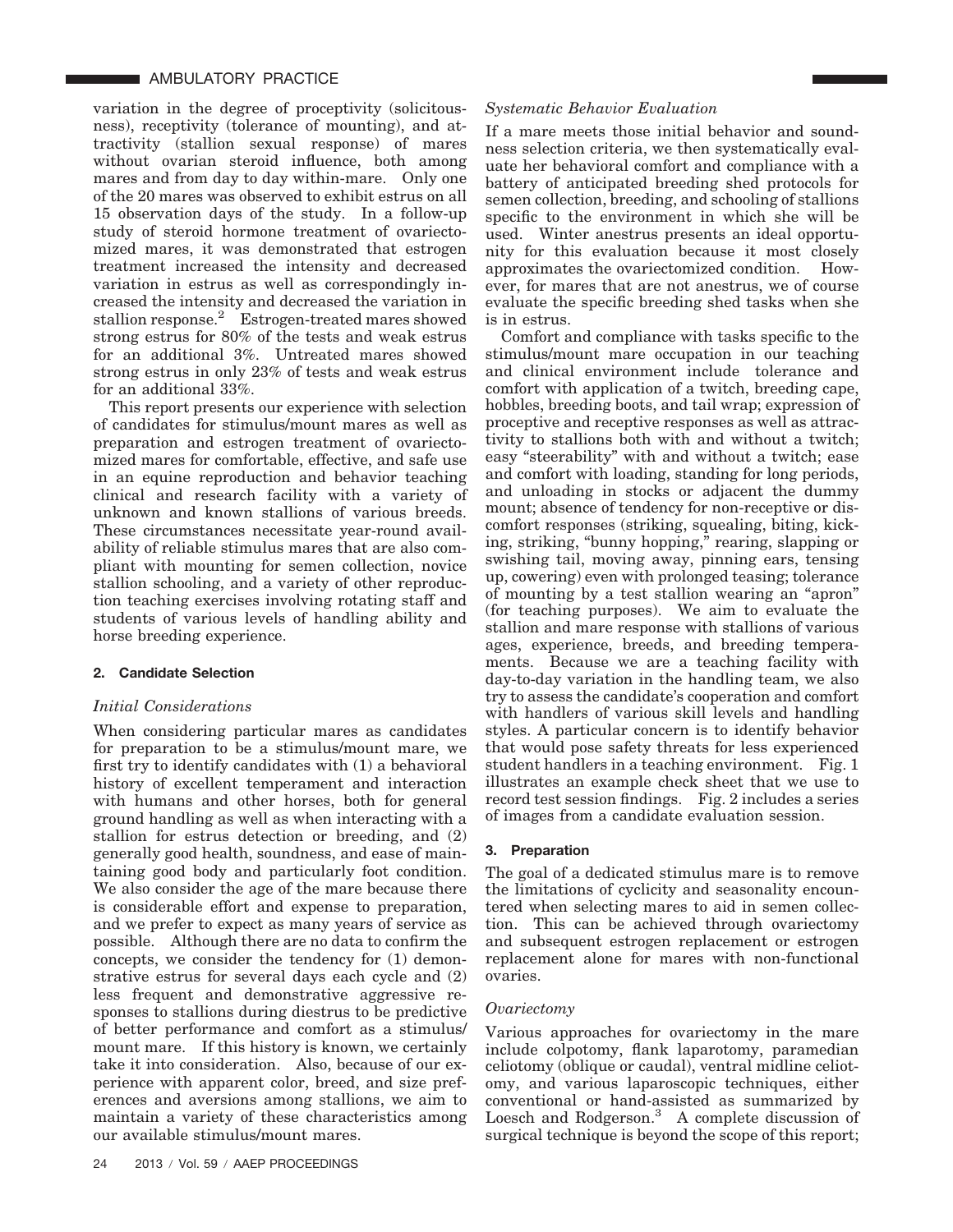| Intact Natural Estrus                                                                                        |         |              |                                                              |                             |
|--------------------------------------------------------------------------------------------------------------|---------|--------------|--------------------------------------------------------------|-----------------------------|
|                                                                                                              |         |              |                                                              |                             |
|                                                                                                              |         |              |                                                              |                             |
| OX no estrogen _____ OX plus E-17B (recent regimen _____________________________                             |         |              |                                                              |                             |
| Evaluator/s: _____________ Video: ________ Date: ___________ Mare handler/s: ___________                     |         |              |                                                              |                             |
| Rate each from 1 (poorest) to 10 (excellent) & comment on deficiencies or particularly                       |         |              |                                                              |                             |
| good attributes:                                                                                             |         |              |                                                              |                             |
| Breeding cape on/off                                                                                         |         |              | 1 2 3 4 5 6 7 8 9 10                                         |                             |
| Tail wrap/wash                                                                                               |         |              |                                                              |                             |
|                                                                                                              |         |              |                                                              |                             |
| Stocks: Load willingly<br>Wait unattended                                                                    |         |              |                                                              |                             |
| Back out well                                                                                                |         |              |                                                              |                             |
| Sub Q injection                                                                                              |         |              |                                                              |                             |
| Twitch application                                                                                           |         |              |                                                              |                             |
| Direct with twitch on (incl. parade) 1 2 3 4 5 6 7 8 9 10                                                    |         |              | $1\ 2\ 3\ 4\ 5\ 6\ 7\ 8\ 9\ 10$                              |                             |
|                                                                                                              |         |              |                                                              |                             |
| <b>Quality of estrus with twitch:</b>                                                                        |         |              | Quality of estrus without twitch:                            |                             |
| Tail up                                                                                                      |         |              |                                                              |                             |
|                                                                                                              |         |              |                                                              |                             |
| Wink                                                                                                         |         | Tail up      |                                                              |                             |
|                                                                                                              |         | _______ Wink |                                                              |                             |
| __Head, ears mating posture                                                                                  |         |              |                                                              |                             |
|                                                                                                              |         |              |                                                              |                             |
| Tolerate nipping<br>Urinate<br><b>Head back</b>                                                              |         | Head back    | Head, ears mating posture<br>Tolerate nipping<br>Urinate     |                             |
| Flex foreleg                                                                                                 |         | Flex foreleg |                                                              |                             |
|                                                                                                              |         |              |                                                              |                             |
|                                                                                                              |         |              |                                                              |                             |
| <b>Response with variety of stallions:</b>                                                                   |         |              |                                                              |                             |
|                                                                                                              | Teasing |              |                                                              |                             |
|                                                                                                              |         |              | Test Mount 12345678910                                       |                             |
|                                                                                                              |         |              | AV Mount 12345678910                                         |                             |
|                                                                                                              |         |              |                                                              |                             |
|                                                                                                              |         |              |                                                              | Teasing 12345678910         |
|                                                                                                              |         |              |                                                              | Test Mount 12345678910      |
|                                                                                                              |         |              | AV Mount 1 2 3 4 5 6 7 8 9 10                                |                             |
|                                                                                                              |         |              |                                                              | Alongside dummy 12345678910 |
|                                                                                                              |         |              |                                                              |                             |
| Stallion 1<br>Stallion 2<br>Stallion 3 _______________ Teasing 1 2 3 4 5 6 7 8 9 10 ________________________ |         |              |                                                              | Test Mount 12345678910      |
|                                                                                                              |         |              | AV Mount 12345678910<br>Alongside dummy 1 2 3 4 5 6 7 8 9 10 |                             |

Fig. 1. Example check sheet for systematic behavior evaluation of stimulus/mount mare candidates.

however, consideration of the implications of the various approaches for intended use as a stimulus/ mount mare is warranted. Flank incisions not only require an extended convalescent period (4 to 6 weeks), but, in our experience, flank incisions often result in an aversion to flank contact that not only complicates mounting by a stallion for semen collection through the use of the artificial vagina or as an intermediate training step but also seems to predispose some mares to be less tolerant of vigorous precopulatory interaction. In contrast, for colpotomy, the convalescent period is only 2 weeks (or in our experience less if necessary), and there is no external scarring.4 Although a conventional laparoscopic approach carries the advantage of improved visualization of the ovary and mesovarium over the flank approach, extension of portal incisions to facilitate extraction of the ovary is still necessary. Therefore, postoperative healing time, incisional complications, and persistent flank sensitivity are concerns for a stimulus/mount mare. Recently, hand-assisted techniques have been developed to combine the laparoscopic visualization with ovary extraction by means of colpotomy to minimize flank incisional length and consequently, convalescent time. For such techniques, a chain ecraseur or vessel sealing/tissue dividing instrument<sup>a</sup> has been used for transection and hemostasis of the mesovar-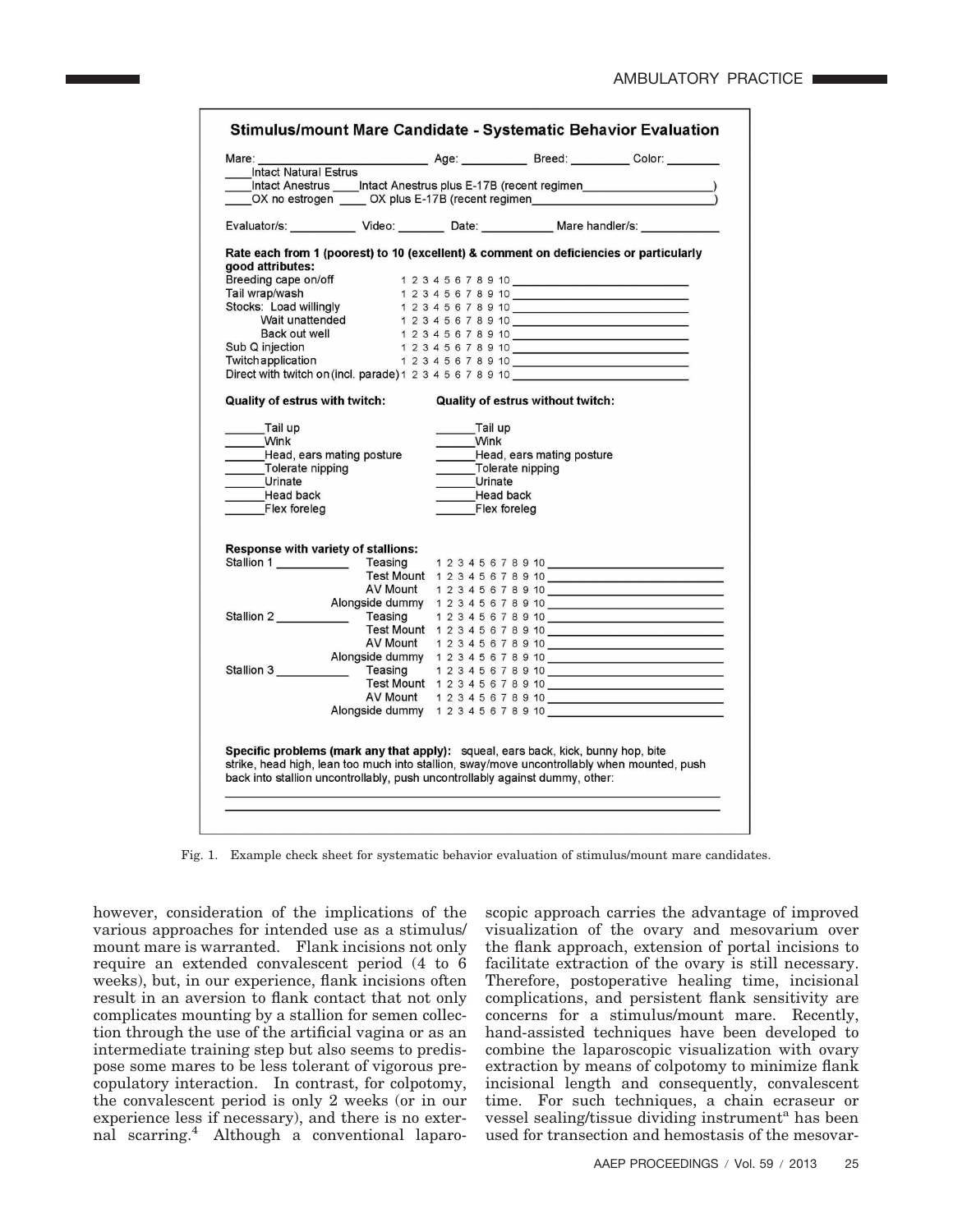# **AMBULATORY PRACTICE**









g





Fig. 2. Systematic evaluation of a stimulus/mount mare candidate: The mare demonstrated difficulty accepting twitch application, repeatedly escaping the twitch even with two skilled handlers (A); initially appeared fearful of the breeding cape but later acclimated (B); loaded easily into stocks (C); tolerated subcutaneous injection (D), tail wrap (E), and perineal washing (F); appeared comfortable standing unattended in stocks for approximately 5 minutes (G), after which she became fidgety and appeared anxious; showed estrus to a stallion initially (H); however, when the stallion was allowed more vigorous close contact, she became less tolerant (I), after which she appeared to panic and attempted to escape.